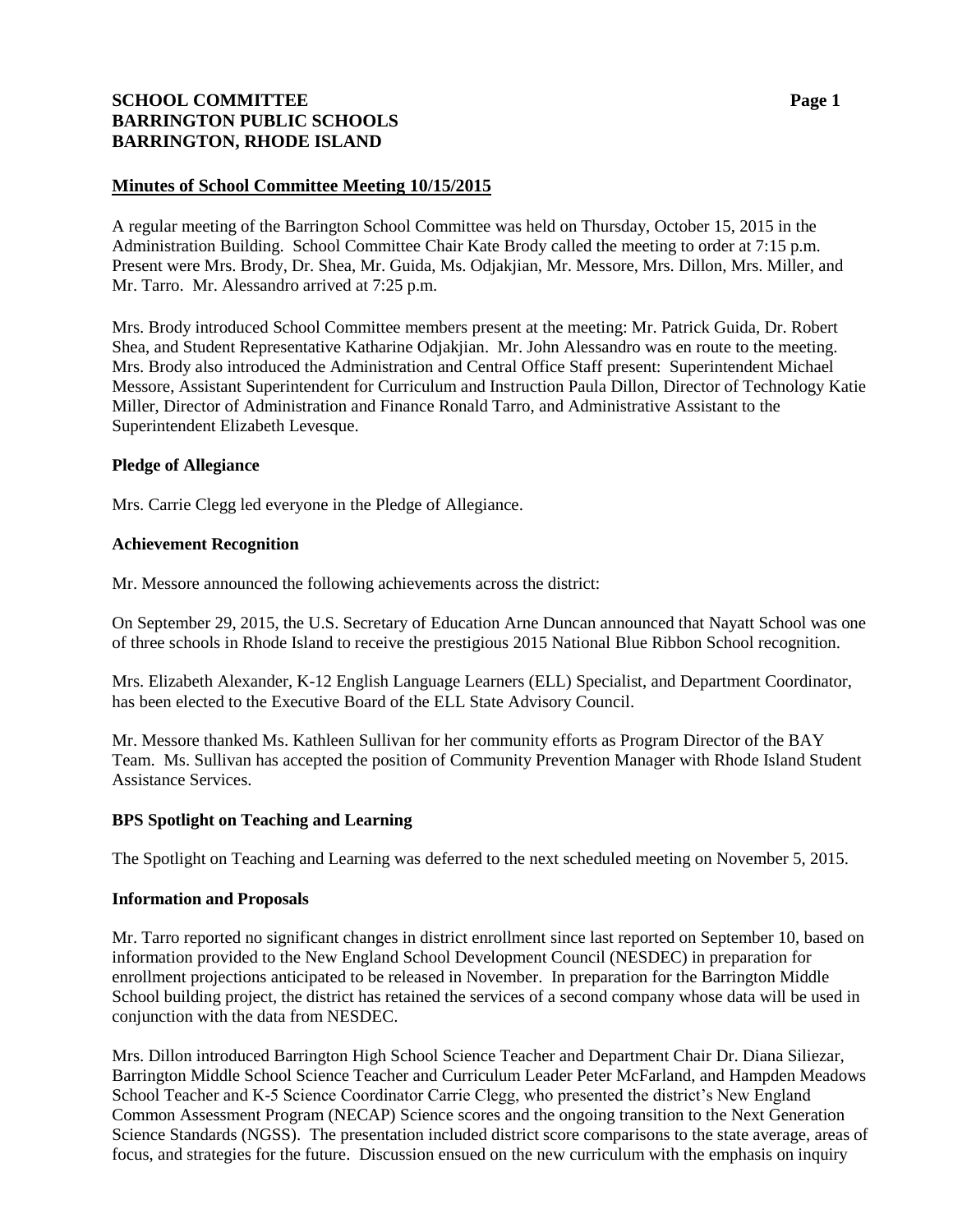# **SCHOOL COMMITTEE Page 2 BARRINGTON PUBLIC SCHOOLS BARRINGTON, RHODE ISLAND**

### **Minutes of School Committee Meeting 10/15/2015**

based learning and ongoing professional development for teachers.

Mrs. Miller provided an update on the 1:1 Technology Initiative and the work of Barrington High School student interns and volunteers as shared in her Twitter feed. Mrs. Miller also shared the strategy for future Chromebook distribution. Mrs. Dillon reported on the district efforts toward personalized deeper learning.

Mr. Jason Appel, Barrington High School Mathematics teacher and Fuse Rhode Island Fellow, reported on his work to date as Technology Integration Fellow at Barrington High School. Mr. Appel's two pronged approach to tasks includes problems in need of a solution, and solutions in need of a problem, and shared examples of both. Questions from the Committee included the level of sharing of information with faculty, personalized learning, differentiated instruction, and alignment to the Next Generation Science Standards.

### **General Public Discussion and Information**

Dr. Megan Douglas, of 25 Rumstick Road, inquired about the possible impact on school start times with the use of screens/devices, and if there will be screen time limits related to the 1:1 Technology Initiative.

Mrs. Kathleen Crain, of 11 Briarfield Road, expressed concern for differentiated instruction and attention to individual growth at Barrington Middle School and the K-5 schools, and shared examples of her children's experiences in the district. Mr. Messore and Mrs. Dillon noted the opportunity for curriculum presentations at future School Committee meetings to address parent concerns and showcase curriculum changes.

### **Old Business from Superintendent and Staff**

Mr. Tarro reported on the Joint School Committee and Building Committee meeting held on October 13, 2015, and the Barrington Middle School building project planning and visioning sessions held on September 16-17, 2015, and the closing visioning session held on October 2, 2015 with Kaestle Boos Associates and Dr. Frank Locker, Educational Consultant. On October 1, 2015, the Building Committee and School Committee approved its support by unanimous vote for the Rhode Island Department of Education (RIDE) State I and Stage II Housing Aid construction application process. The Town Council also by unanimous vote approved its support on October 5, 2015. Building Committee updates are available for public view on the district website.

Mr. Messore provided an update on the School Start Times Workshop held on October 1, 2015 and shared an additional option for consideration based on the workshop discussion. Following a lengthy discussion, the Committee agreed to ask the Administration to explore logistics with the transportation consultant for a preferred start time of 9:05 a.m. for Barrington High School, 9:11 a.m. for Barrington Middle School, 8:20 a.m. for Hampden Meadows School, and 7:50 a.m. for Nayatt School, Primrose Hill School, and Sowams School, as well as to have no student on a bus longer than 30 minutes. The Committee also agreed to hear a presentation from Director of Athletics George Finn on the impact to athletics and co-curricular activities, along with an update from Mr. Messore, at its next meeting on November 5, 2015. Updates from the School Start Times Task Force will be made available on the district website.

Mr. Messore provided an update relative to the District Strategic Communication Plan, including the evaluation and plan to issue a Request for Proposal for the district website review and design, and the possible addition of electronic forms to the district website to increase workflow efficiency.

Mr. Tarro recommended that the Committee approve a three-year renewal natural gas contract with Direct Energy at a reduced rate of \$5.95 per DTH. The new rate represents an annual approximate savings of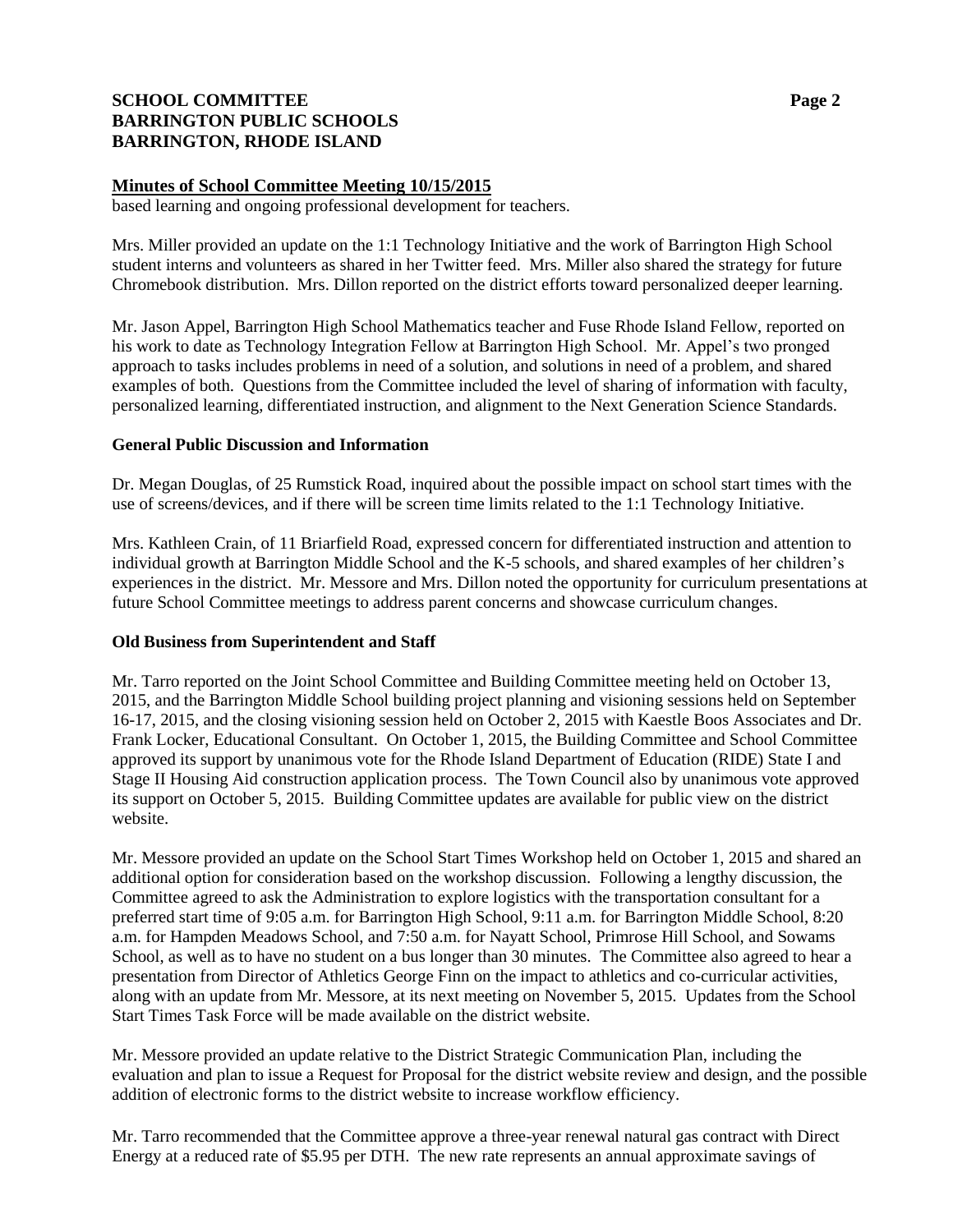# **SCHOOL COMMITTEE Page 3 BARRINGTON PUBLIC SCHOOLS BARRINGTON, RHODE ISLAND**

### **Minutes of School Committee Meeting 10/15/2015**

\$33,000. The Committee previously approved a contract with Direct Energy on April 24, 2012 for a contract period of April 1, 2012 to November 2016 that included a rate of \$7.12 per DTH. The bid process for this contract was handled by the Rhode Island Association of School Committees (RIASC).

**Dr. Shea moved and Mr. Guida seconded to confirm the revised contract with Direct Energy for natural gas at the DTH reduced rate of \$5.95 with the contract purchased through the efforts of the Rhode Island Association of School Committees bid process. The motion passed 4-0 with Mrs. Brody, Dr. Shea, Mr. Alessandro, and Mr. Guida voting in the affirmative for the motion.**

#### **Old Business from School Committee**

The School Committee policy revision on Health and Wellness was read aloud by the Committee for a second reading and approval.

### **Dr. Shea moved and Mr. Guida seconded to adopt the policy revision on Health and Wellness. The motion passed 4-0 with Mrs. Brody, Dr. Shea, Mr. Alessandro, and Mr. Guida voting in the affirmative for the motion.**

The School Committee policy revision on Food Allergies was read aloud by the Committee for a second reading and approval.

### **Dr. Shea moved and Mr. Guida seconded to adopt the policy revision on Food Allergies. The motion passed 4-0 with Mrs. Brody, Dr. Shea, Mr. Alessandro, and Mr. Guida voting in the affirmative for the motion.**

The School Committee policy on Tutoring for Pay was read aloud by the Committee for a second reading and approval.

**Dr. Shea moved and Mr. Guida seconded to adopt the policy on Tutoring for Pay. The motion passed 4-0 with Mrs. Brody, Dr. Shea, Mr. Alessandro, and Mr. Guida voting in the affirmative for the motion.**

**New Business from Superintendent and Staff**

**Dr. Shea moved and Mr. Guida seconded to accept the recommendation of the Superintendent with respect to the appointment of Dawn August, MS, Reading Specialist. The motion passed 4-0 with Mrs. Brody, Dr. Shea, Mr. Alessandro, and Mr. Guida voting in the affirmative for the motion.**

**Dr. Shea moved and Mr. Guida seconded to accept the recommendation of the Superintendent with respect to the appointment of Rebecca Ferry, MS, Science Olympiad Advisor.** 

Mr. Messore noted that Ms. Ferry will return as advisor with support from her colleagues following her resignation as MS Science Olympiad Advisor last year. The program has since been restructured.

**The motion passed 4-0 with Mrs. Brody, Dr. Shea, Mr. Alessandro, and Mr. Guida voting in the affirmative for the motion.**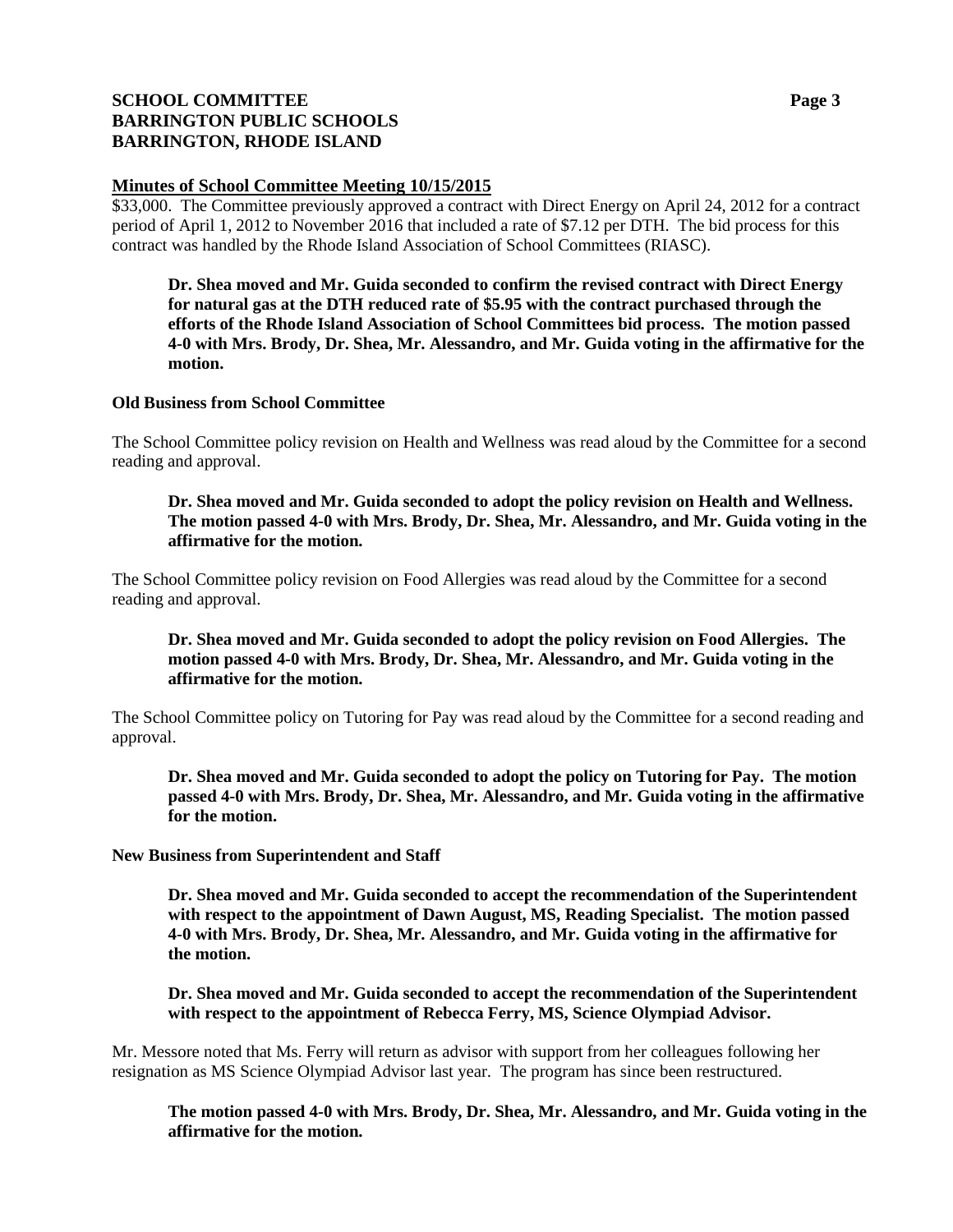# **SCHOOL COMMITTEE Page 4 BARRINGTON PUBLIC SCHOOLS BARRINGTON, RHODE ISLAND**

### **Minutes of School Committee Meeting 10/15/2015**

**Dr. Shea moved and Mr. Guida seconded to accept the recommendation of the Superintendent with respect to the appointment of Lee Jensen, MS, Guidance Clerk. The motion passed 4-0 with Mrs. Brody, Dr. Shea, Mr. Alessandro, and Mr. Guida voting in the affirmative for the motion.**

**Dr. Shea moved and Mr. Guida seconded to accept the recommendation of the Superintendent with respect to the appointment of Jaime Medeiros, Custodian. The motion passed 4-0 with Mrs. Brody, Dr. Shea, Mr. Alessandro, and Mr. Guida voting in the affirmative for the motion.**

**Dr. Shea moved and Mr. Guida seconded to accept the recommendation of the Superintendent with respect to the appointment of Samani Villella, MS, Library Assistant. The motion passed 4-0 with Mrs. Brody, Dr. Shea, Mr. Alessandro, and Mr. Guida voting in the affirmative for the motion.**

**Dr. Shea moved and Mr. Guida seconded to accept the recommendation of the Superintendent with respect to the appointment of Kimberly Wind, HS, Guidance Clerk. The motion passed 4-0 with Mrs. Brody, Dr. Shea, Mr. Alessandro, and Mr. Guida voting in the affirmative for the motion.**

Mr. Messore announced the leave of absence for Jessica Melo, PH, Grade 3; the resignation of David Lauria, PH, Music; and the retirement of Mary Ann Stiling, HS, Science.

### **Mr. Guida moved and Dr. Shea seconded to approve the monthly expenditures for August in the amount of \$2,154,932.72.**

Mr. Tarro reported that the line item of for out of district tuition is over budget and will continue to be monitored by the Administration.

### **The motion passed 4-0 with Mrs. Brody, Dr. Shea, Mr. Alessandro, and Mr. Guida voting in the affirmative for the motion.**

Mr. Tarro reported that one sealed bid proposal was received for laser engraver and laser fume extraction system in the amount of \$21,657.00. Information was provided to the Committee for its reference prior to the meeting. It was recommended by the Administration to award the bid to the lowest qualified evaluated bidder, Advanced Educational Technologies, of Essex, MA, for an amount not to exceed \$21,657.00. Mr. Tarro added that this purchase will be funded with both Perkins funds in the amount of \$14,889.00 and operating funds in the amount of \$6,768.00.

**Dr. Shea moved and Mr. Guida seconded to award the bid for laser engraver and laser fume extraction system to the lowest qualified evaluated bidder, Advanced Educational Technologies, of Essex, MA, for an amount not to exceed \$21,657.00. The motion passed 4-0 with Mrs. Brody, Dr. Shea, Mr. Alessandro, and Mr. Guida voting in the affirmative for the motion.**

#### **New Business from School Committee**

The Committee discussed the approval of legal counsel for contract negotiations with the National Education Association of Barrington (NEAB). Following discussion,

# **Mr. Guida moved and Dr. Shea seconded to approve the appointment of Benjamin M. Scungio,**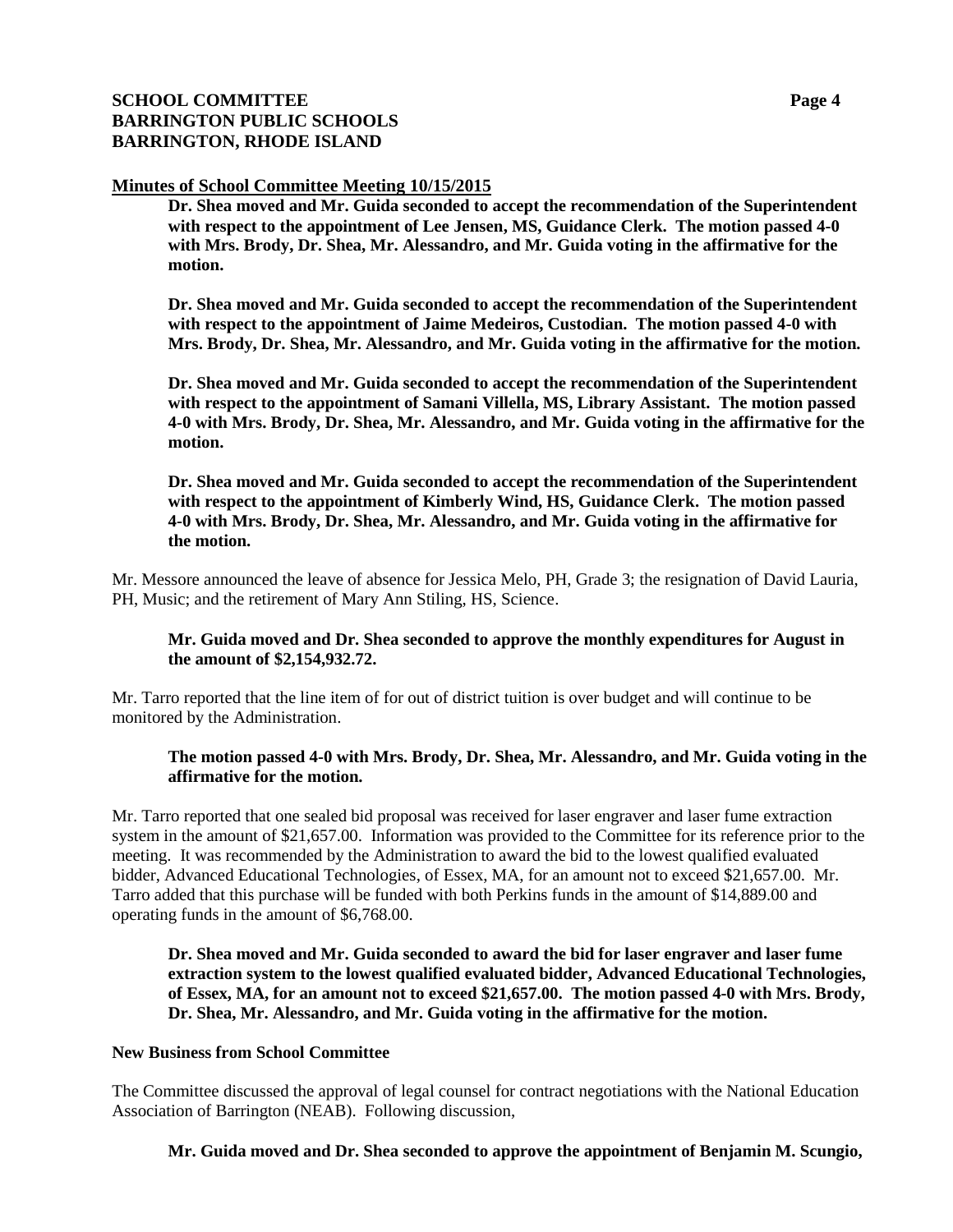# **SCHOOL COMMITTEE Page 5 BARRINGTON PUBLIC SCHOOLS BARRINGTON, RHODE ISLAND**

### **Minutes of School Committee Meeting 10/15/2015**

**Esq. with the law firm of Brennan Recupero Cascione Scungio & McAllister, LLP to serve as legal counsel for the Barrington School Committee for the purposes of contract negotiations with the National Education Association of Barrington (NEAB). The motion passed 3-1 with Mrs. Brody, Dr. Shea, and Mr. Guida voting in the affirmative for the motion. Mr. Alessandro opposed.**

Mr. Messore presented options to the Committee for a change to the 2015-2016 school calendar to accommodate the December 15, 2015 Special Election due to the vacancy on the School Committee. The Rhode Island Board of Elections set the election date and established five of the district's six schools as designated polling places. While schools are allowed to remain open during special elections, the Committee agreed that for the safety of the students and to preserve instructional time, to shift the November 10, 2015 Parent Conference/Professional Development day to December 15, 2015.

**Dr. Shea moved and Mr. Guida seconded to approve the following change in the 2015-2016 school calendar to accommodate the December 15, 2015 Special Election: Tuesday, November 10, 2015 will be a regular school day for all district students, faculty and staff, and Tuesday, December 15, 2015 will be a Parent Conference/Professional Development day. The motion passed 4-0 with Mrs. Brody, Dr. Shea, Mr. Alessandro, and Mr. Guida voting in the affirmative for the motion.**

Mrs. Brody reported on the hard copy letter received on September 16, 2015 from Representative Justin Price, District 39, Exeter, Hopkinton, and Richmond, and Representative Robert A. Nardolillo, III, District 28, Coventry, for Committee consideration to join the Coventry, West Warwick, and Little Compton School Committees to pass a resolution to reverse the mandatory HPV vaccine for Grade 7 students. Following discussion, and Mr. Messore's report on no issues or refusals reported at Barrington Middle School, the Committee opted not to pursue passage of the proposed resolution.

Mr. Messore reported on the donation from the Stiness Family in the amount of \$15,000 in memory of the late Zachary Stiness, Barrington High School Class of 2007. The family previously donated the scoreboard in the lacrosse and field hockey field at Barrington High School and requested that this donation also be earmarked for Barrington High School Athletics.

**Dr. Shea moved and Mr. Guida seconded to accept the donation of \$15,000 for Barrington High School Athletics from the Stiness Family in the memory of the late Zachary Stiness, Barrington High School Class of 2007. The motion passed 4-0 with Mrs. Brody, Dr. Shea, Mr. Alessandro, and Mr. Guida voting in the affirmative for the motion.**

### **Decision Items**

**Dr. Shea moved and Mr. Guida seconded to approve the consent agenda. The motion passed 4-0 with Mrs. Brody, Dr. Shea, Mr. Alessandro, and Mr. Guida voting in the affirmative for the motion.**

### **Discussion Future Agenda Items**

Mrs. Brody requested future agenda items to include Math curriculum and deeper learning, based on tonight's meeting discussions.

Mrs. Brody noted the interest of Rhode Island Department of Education Commissioner Dr. Ken Wagner to